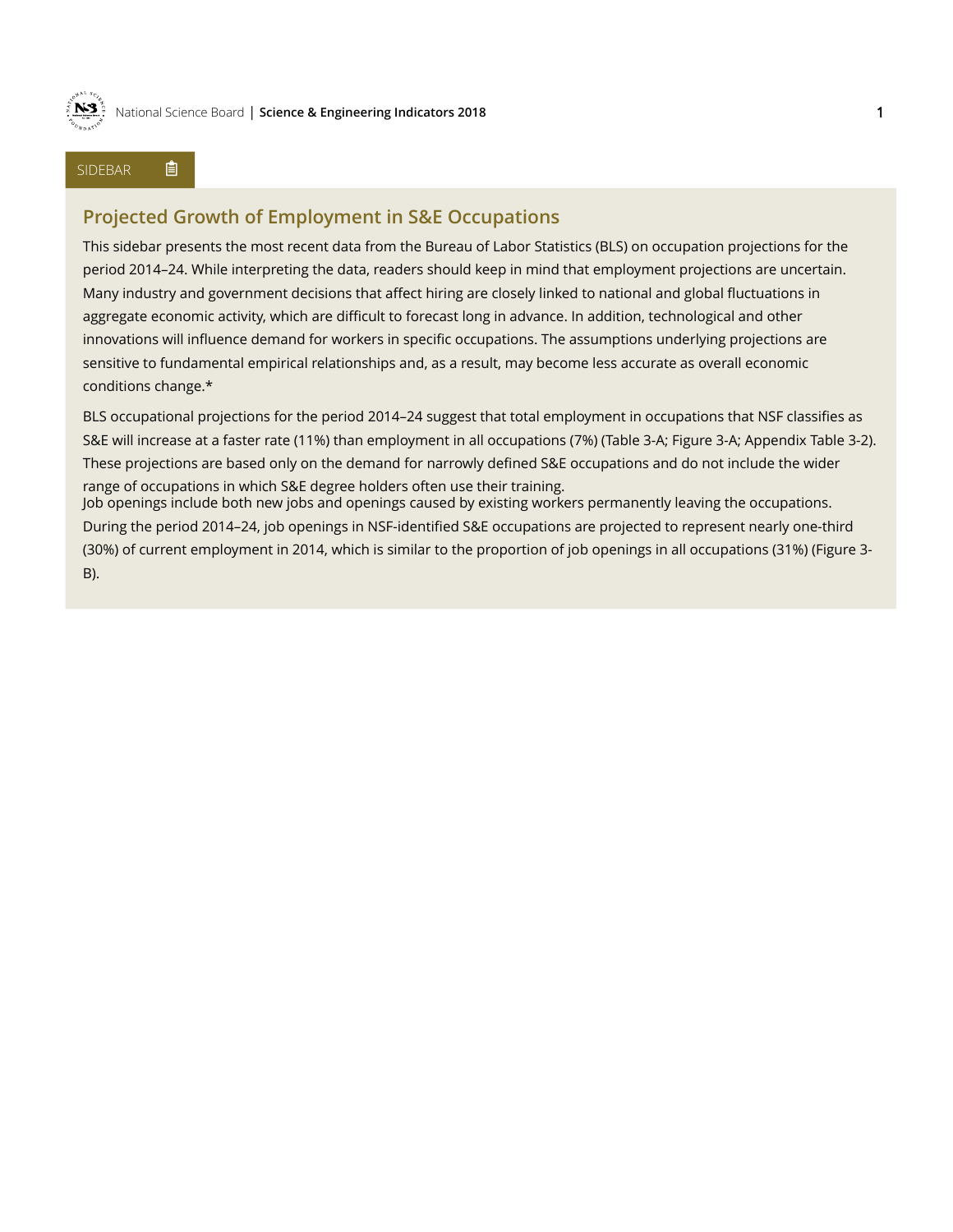

## TABLE 3-A **|**

# **Bureau of Labor Statistics projections of employment and job openings in S&E and other selected occupations: 2014–24**

(Thousands)

| Occupation                                      | <b>BLS National</b><br><b>Employment</b><br>Matrix 2014<br>estimate | <b>BLS</b> projected<br>2024<br>employment | Job openings from<br>growth and net<br>replacements, 2014-<br>24 | 10-year growth in<br>total<br>employment (%) | 10-year job<br>openings as<br>percentage of 2014<br>employment |
|-------------------------------------------------|---------------------------------------------------------------------|--------------------------------------------|------------------------------------------------------------------|----------------------------------------------|----------------------------------------------------------------|
| All occupations                                 | 150,540                                                             | 160,329                                    | 46,507                                                           | 6.5                                          | 30.9                                                           |
| All S&E                                         | 6,262                                                               | 6,957                                      | 1,881                                                            | 11.1                                         | 30.0                                                           |
| Computer and<br>mathematical<br>scientists      | 3,714                                                               | 4,268                                      | 1,064                                                            | 14.9                                         | 28.6                                                           |
| Life scientists                                 | 311                                                                 | 330                                        | 117                                                              | $6.1$                                        | 37.5                                                           |
| Physical scientists                             | 297                                                                 | 317                                        | 93                                                               | 6.7                                          | 31.2                                                           |
| Social scientists                               | 304                                                                 | 341                                        | 97                                                               | 12.4                                         | 31.9                                                           |
| Engineers                                       | 1,636                                                               | 1,701                                      | 511                                                              | 4.0                                          | 31.2                                                           |
| S&E-related<br>occupations                      |                                                                     |                                            |                                                                  |                                              |                                                                |
| S&E managers                                    | 919                                                                 | 1,034                                      | 308                                                              | 12.5                                         | 33.5                                                           |
| S&E technicians<br>and technologists            | 1,158                                                               | 1,172                                      | 335                                                              | 1.2                                          | 28.9                                                           |
| Computer<br>programmers                         | 329                                                                 | 302                                        | 81                                                               | $-8.0$                                       | 24.7                                                           |
| Health care<br>practitioners and<br>technicians | 8,237                                                               | 9,585                                      | 3,162                                                            | 16.4                                         | 38.4                                                           |
| Selected other<br>occupations                   |                                                                     |                                            |                                                                  |                                              |                                                                |
| Postsecondary<br>teachers                       | 1,869                                                               | 2,089                                      | 551                                                              | 11.7                                         | 29.5                                                           |
| Lawyers                                         | 779                                                                 | 823                                        | 158                                                              | $5.6\,$                                      | 20.3                                                           |

BLS = Bureau of Labor Statistics.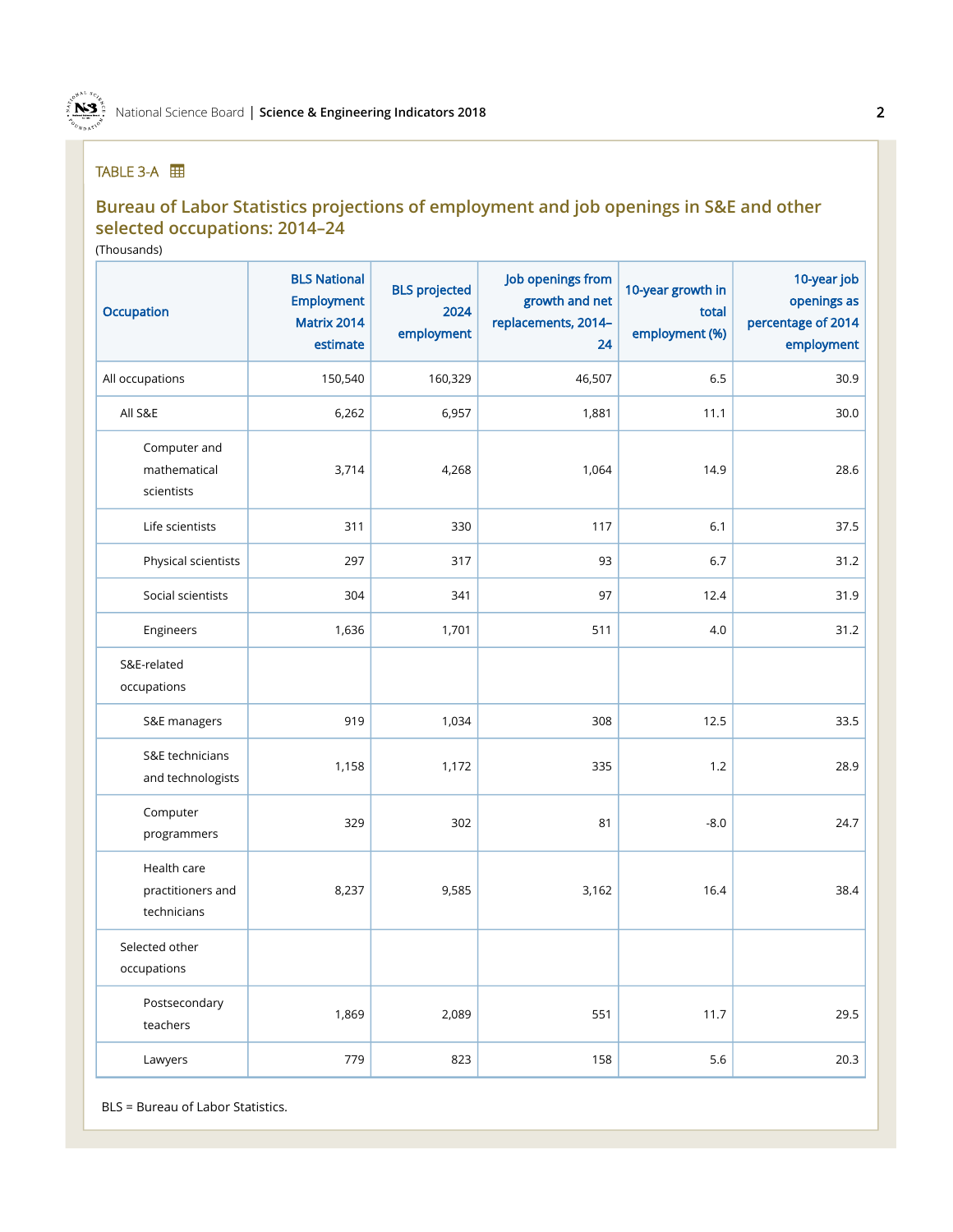#### **Note(s)**

N3

Estimates of current and projected employment for 2014–24 are from BLS's National Employment Matrix; data in the matrix are from the Occupational Employment Statistics (OES) survey and the Current Population Survey (CPS). Together, these sources cover paid workers, self-employed workers, and unpaid family workers in all industries, agriculture, and private households. Because data are derived from multiple sources, they can often differ from employment data provided by the OES survey, CPS, or other employment surveys alone. BLS does not make projections for S&E occupations as a group nor does it do so for some of the S&E and S&E-related occupational categories as defined by the National Science Foundation (NSF); numbers in the table are based on the sum of BLS projections for occupations that the NSF includes in the respective categories. See Appendix Table 3-2.

#### **Source(s)**

BLS, Employment Projections program, 2014–24, special tabulations of 2014–24 Employment Projections. Science and Engineering Indicators 2018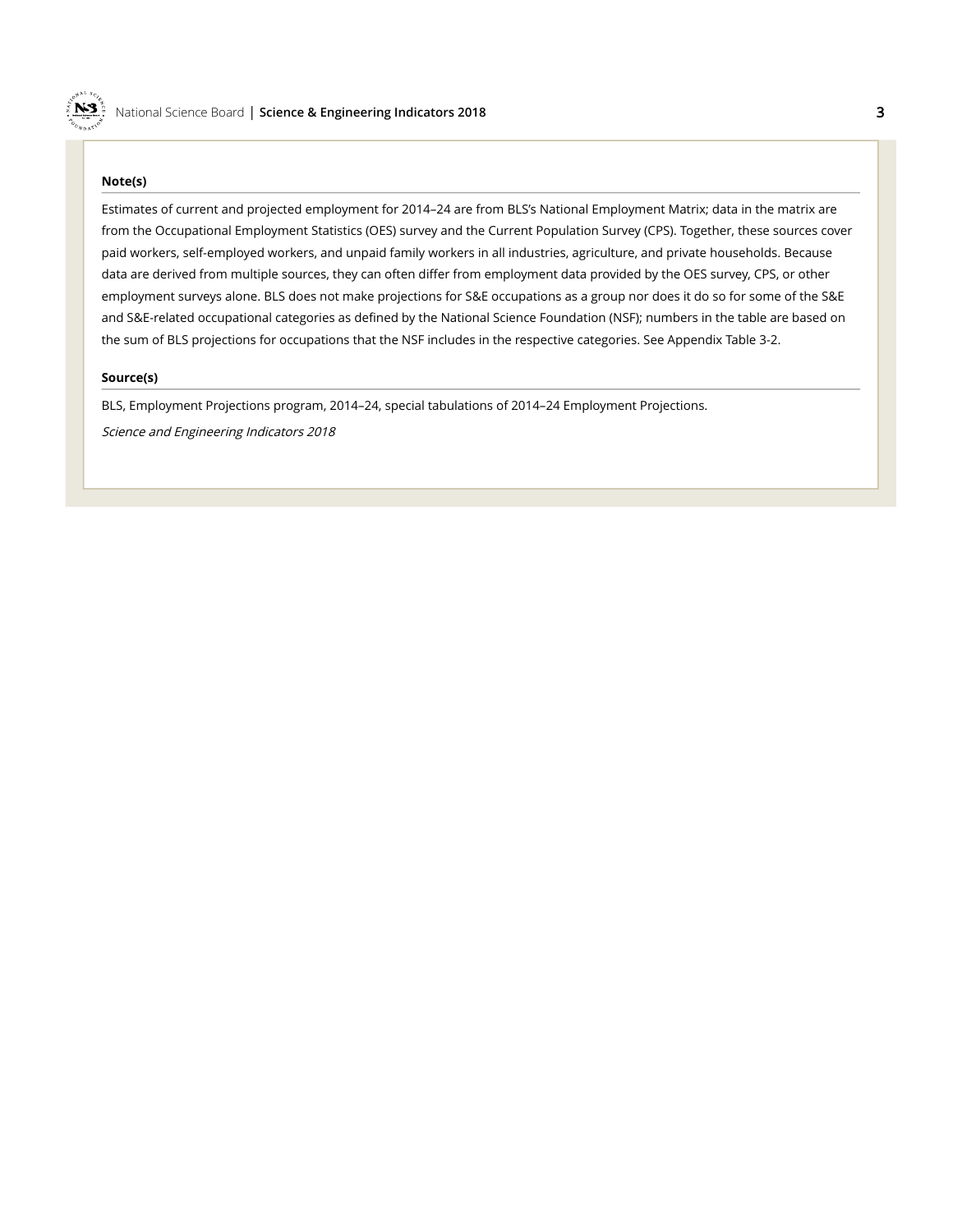## FIGURE 3-A **III**

N3

# **Projected increases in employment for S&E and other selected occupations: 2014–24**



Projected employment increase

### **Source(s)**

Bureau of Labor Statistics, Employment Projections program, special tabulations (2015) of 2014–24 Employment Projections, https://www.bls.gov/emp/. See Appendix Table 3-2.

Science and Engineering Indicators 2018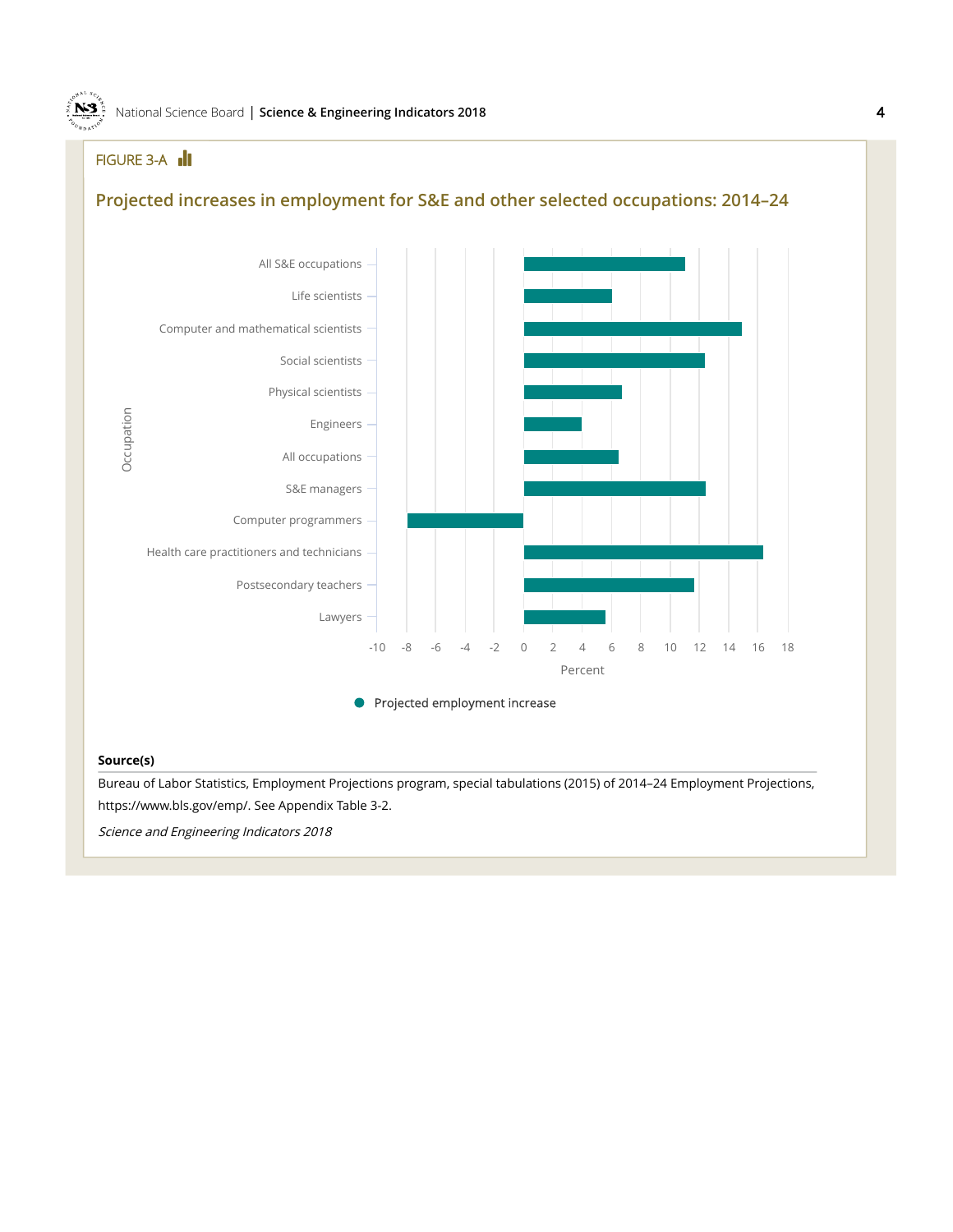## FIGURE 3-B **III**

N3

### **Projected job openings in S&E and other selected occupations: 2014–24**



#### **Source(s)**

Bureau of Labor Statistics, Employment Projections program, special tabulations (2015) of 2014–24 Employment Projections, https://www.bls.gov/emp/. See Appendix Table 3-2.

Science and Engineering Indicators 2018

Of the BLS-projected net job openings in NSF-identified S&E occupations, the majority (57%) are projected to be in computer and mathematical sciences occupations, the largest subcategory of S&E occupations (Table 3-A). This occupational group also has the largest projected growth rate (15%) among NSF-identified S&E groups. Engineering occupations, the second largest subcategory of S&E occupations, are expected to generate about one-fourth (27%) of all job openings in S&E occupations during the period 2014–24; however, the growth rate in these occupations (4%) is projected to be lower than the growth rate for all occupations (7%). The other broad categories of S&E occupations—life sciences, social sciences, and physical sciences occupations—account for much smaller proportions of S&E occupations and are projected to have a growth rate between 6% and 12%. Job openings in the broad categories of S&E occupations are projected to represent relatively similar proportions of current employment in their respective fields, ranging from 29% to 38%.

In addition to S&E occupations, Table 3-A also shows S&E-related and selected other occupations that include significant numbers of S&E-trained workers. Among these occupations, the health care practitioners and technicians group, which employs more workers than all S&E occupations combined, is projected to grow 16%, more than double the growth rate for all occupations. The postsecondary teachers group, which includes all fields of instruction, and the S&E managers group are projected to grow 12% and 13%, respectively, both of which are slightly higher than the 11% projected growth rate for all S&E occupations. In contrast, BLS projects that the computer programmers group and the S&E technicians and